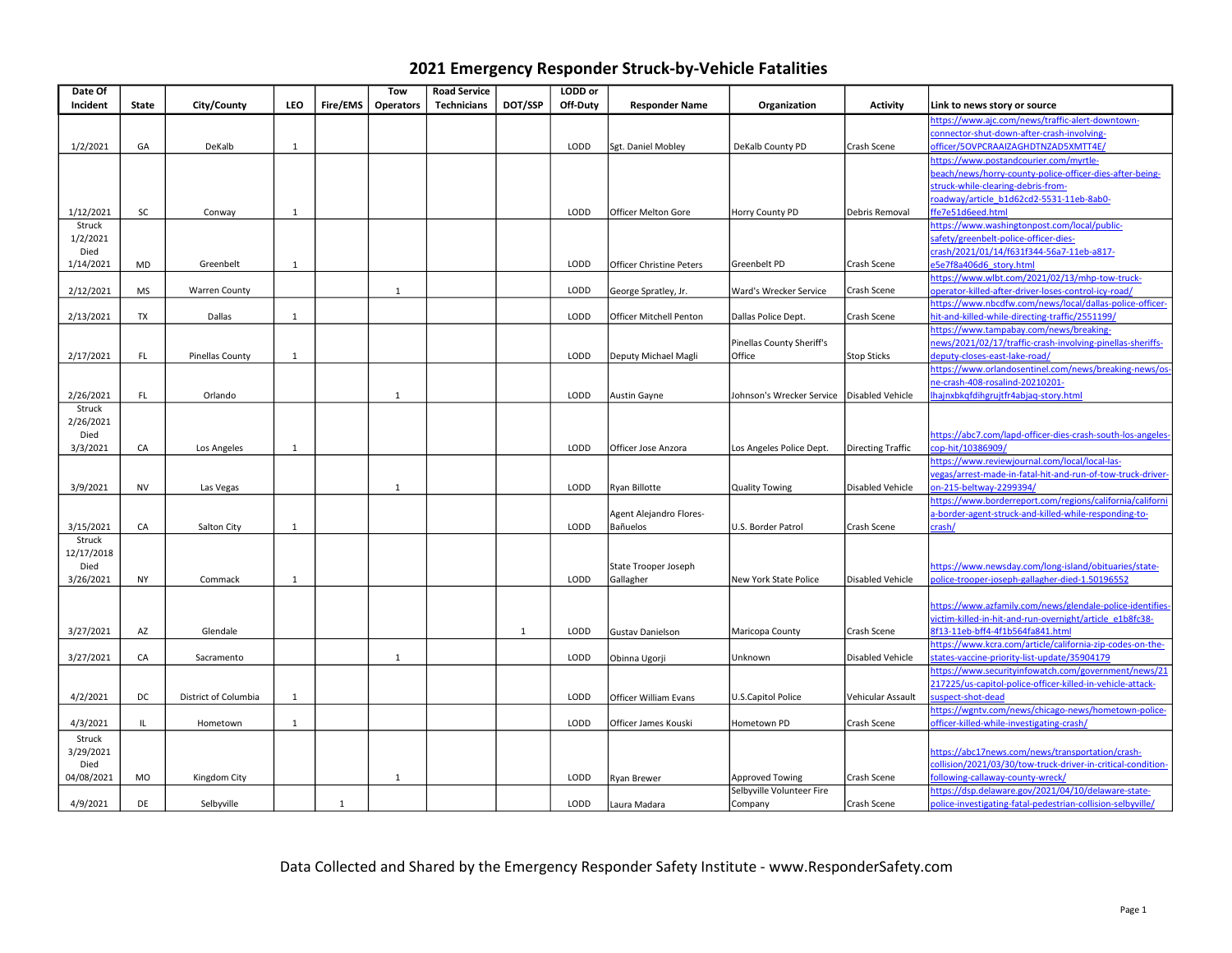| Date Of   |           |                       |              |              | <b>Tow</b>       | <b>Road Service</b> |         | LODD or  |                                                |                            |                          |                                                                                                                   |
|-----------|-----------|-----------------------|--------------|--------------|------------------|---------------------|---------|----------|------------------------------------------------|----------------------------|--------------------------|-------------------------------------------------------------------------------------------------------------------|
| Incident  | State     | City/County           | <b>LEO</b>   | Fire/EMS     | <b>Operators</b> | <b>Technicians</b>  | DOT/SSP | Off-Duty | <b>Responder Name</b>                          | Organization               | <b>Activity</b>          | Link to news story or source                                                                                      |
|           |           |                       |              |              |                  |                     |         |          |                                                |                            |                          | https://www.fox8live.com/2021/04/23/year-old-tow-truck-                                                           |
| 4/23/2021 | LA        | Covington             |              |              | 1                |                     |         | LODD     | <b>Tyler Patrick Quave</b>                     | Holden'S Wrecker Svc       | Disabled Vehicle         | driver-killed-crash-while-assisting-stranded-driver/                                                              |
|           |           |                       |              |              |                  |                     |         |          |                                                |                            |                          | https://www.columbian.com/news/2021/apr/24/wreck-on-                                                              |
| 4/24/2021 | WA        | Castle Rock           |              |              | $\mathbf{1}$     |                     |         | LODD     | Arthur E. Anderson                             | Affordable Towing          | <b>Disabled Vehicle</b>  | -5-near-castle-rock-kills-3/                                                                                      |
|           |           |                       |              |              |                  |                     |         |          |                                                |                            |                          | https://abc7ny.com/nypd-officer-struck-anastasios-tsakos-                                                         |
| 4/27/2021 | <b>NY</b> | Queens                | 1            |              |                  |                     |         | LODD     | <b>Officer Anastasios Tsakos</b>               | NYPD                       | Crash Scene              | oolice-queens/10551976/<br>https://www.fox10phoenix.com/news/chandler-police-                                     |
|           |           |                       |              |              |                  |                     |         |          |                                                |                            |                          | officer-hit-killed-by-stolen-car-in-gilbert-another-officer-in-                                                   |
| 4/29/2021 | AZ        | Gilbert               | 1            |              |                  |                     |         | LODD     | Officer Christopher Farrar                     | Chandler Police Dept.      | Vehicular Assault        | critical-condition                                                                                                |
| Struck    |           |                       |              |              |                  |                     |         |          |                                                |                            |                          |                                                                                                                   |
| 9/4/2001  |           |                       |              |              |                  |                     |         |          |                                                |                            |                          | https://katu.com/news/local/osp-sergeant-hit-critically-                                                          |
| Died      |           |                       |              |              |                  |                     |         |          |                                                |                            |                          | njured-in-2001-along-i-5-dies-designated-line-of-duty-                                                            |
| 5/4/2021  | OR        | Salem                 | 1            |              |                  |                     |         | LODD     | Sergeant John Burright                         | Oregon State Police        | Disabled Vehicle         | <b>death</b>                                                                                                      |
| 5/21/2021 | AZ        |                       | $\mathbf{1}$ |              |                  |                     |         | Off-Duty |                                                |                            | <b>Directing Traffic</b> | https://www.odmp.org/officer/25288-police-officer-jeremy-<br><b>printon</b>                                       |
|           |           | Nogales               |              |              |                  |                     |         |          | Officer Jeremy Brinton                         | Nogales Police Dept.       |                          | https://corpuschristicronica.com/tow-truck-driver-dead-                                                           |
| 5/27/2021 | <b>TX</b> | Corpus Christie       |              |              | $\mathbf{1}$     |                     |         | LODD     | Zachary Starbuck                               | Momento Towing LLC         | <b>Disabled Vehicle</b>  | after-hit-and-run-on-spid/                                                                                        |
|           |           |                       |              |              |                  |                     |         |          |                                                |                            |                          |                                                                                                                   |
|           |           |                       |              |              |                  |                     |         |          |                                                |                            |                          |                                                                                                                   |
|           |           |                       |              |              |                  |                     |         |          |                                                |                            |                          | https://www.wjtv.com/news/mhp-trooper-killed-in-crash-                                                            |
| 5/28/2021 | <b>MS</b> | <b>MADISON COUNTY</b> | $\mathbf{1}$ |              |                  |                     |         | LODD     | <b>Trooper John Harris</b>                     | Miss. Highway Patrol       | Traffic Stop             | nvolving-18-wheeler/                                                                                              |
|           |           |                       |              |              |                  |                     |         |          |                                                |                            |                          |                                                                                                                   |
|           |           |                       |              |              |                  |                     |         |          |                                                |                            |                          | https://www.news4jax.com/news/local/2021/05/30/fatal-                                                             |
| 5/30/2021 | FL.       | Jacksonville          |              |              | 1                |                     |         | LODD     | Carlos Betancourt                              | Zoom Zoom Towing           | Disabled Vehicle         | crash-on-i-295-at-blanding-boulevard/                                                                             |
| Struck    |           |                       |              |              |                  |                     |         |          |                                                |                            |                          |                                                                                                                   |
| 5/28/2021 |           |                       |              |              |                  |                     |         |          |                                                |                            |                          |                                                                                                                   |
| Died      |           |                       |              |              |                  |                     |         |          |                                                |                            |                          | https://www.kxxv.com/news/local-news/one-person-is-                                                               |
| 5/30/2021 | <b>TX</b> | Fairfield             |              |              | 1                |                     |         | LODD     | <b>Isaac Simmons</b>                           | <b>Texas Towing</b>        | Disabled Vehicle         | dead-after-a-major-vehicle-crash-in-freestone-county<br>https://patch.com/washington/seattle/duty-seattle-police- |
| 6/13/2021 | WA        | Seattle               | 1            |              |                  |                     |         | Off-Duty | Alexandra Brenneman Harris Seattle Police Dept |                            | Crash Scene              | officer-killed-while-checking-crash                                                                               |
|           |           |                       |              |              |                  |                     |         |          |                                                |                            |                          | county/developing-cherokee-county-intersection-closed-                                                            |
|           |           |                       |              |              |                  |                     |         |          |                                                |                            |                          | due-active-police-                                                                                                |
| 6/16/2021 | GA        | Cherokee County       | 1            |              |                  |                     |         | LODD     | Officer Joe Burson                             | Holly Springs PD           | <b>Traffic Stop</b>      | nvestigation/OAFG6GLQP5AJDBSRQ5LCQFV4IY/                                                                          |
|           |           |                       |              |              |                  |                     |         |          |                                                |                            |                          |                                                                                                                   |
|           |           |                       |              |              |                  |                     |         |          |                                                |                            | Traffic Stop/            | https://www.theblaze.com/news/suspect-runs-over-drags-                                                            |
| 6/26/2021 | AR        | Pea Ridge             | $\mathbf{1}$ |              |                  |                     |         | LODD     | Officer Kevin Apple                            | Pea Ridge Police Dept.     | Vehicular Assault        | cills-cop                                                                                                         |
|           |           |                       |              |              |                  |                     |         |          |                                                |                            |                          | https://www.firefighternation.com/news/retired-kansas-                                                            |
| 6/25/2021 | KS        | Kansas City           |              | $\mathbf{1}$ |                  |                     |         | Off-Duty | David Pittaway                                 | Kansas City (KS) FD (ret.) | Debris Removal           | city-kansas-fire-department-battalion-chief-dies-after-i-35-                                                      |
|           |           |                       |              |              |                  |                     |         |          |                                                |                            |                          | https://local12.com/news/local/tow-truck-driver-critically-                                                       |
| 7/4/2021  | OH        | West Price Hill       |              |              | $\mathbf{1}$     |                     |         | LODD     | Glenn Ewing                                    | AAA of Cincinnati          | Disabled Vehicle         | njured-when-he-was-struck-by-a-car-in-west-price-hill-<br>cincinnati-ohio-rapid-run-glenn-ewing-mahamadou-maiga   |
|           |           |                       |              |              |                  |                     |         |          |                                                |                            |                          | https://www.facebook.com/OKWOA/posts/101596103309                                                                 |
| 7/17/2021 | OK        | <b>CREEK COUNTY</b>   |              |              | 1                |                     |         | LODD     | Donovan Knippenburg                            | <b>AWOW Towing</b>         | <b>Disabled Vehicle</b>  | 98054                                                                                                             |
|           |           |                       |              |              |                  |                     |         |          |                                                |                            |                          |                                                                                                                   |
|           |           |                       |              |              |                  |                     |         |          |                                                |                            |                          | https://www.krqe.com/news/new-mexico/nmsp-volunteer-                                                              |
| 7/20/2021 | NM        | Truth or Consequences |              | $\mathbf{1}$ |                  |                     |         | LODD     | Janet Tracy                                    | Caballo VFD                | Crash Scene              | firefighter-struck-by-fire-truck-in-southern-new-mexico/                                                          |
|           |           |                       |              |              |                  |                     |         |          |                                                |                            |                          |                                                                                                                   |
|           |           |                       |              |              |                  |                     |         |          | <b>Auxiliary Deputy Lonnie</b>                 | Caddo Parish Sheriff's     |                          | https://www.facebook.com/caddosheriff/posts/421881448                                                             |
| 7/23/2021 | LA        | Caddo Parish          | 1            |              |                  |                     |         | LODD     | Thacker                                        | Office                     | Crash Scene              | 1543728                                                                                                           |

## 2021 Emergency Responder Struck-by-Vehicle Fatalities

Data Collected and Shared by the Emergency Responder Safety Institute - www.ResponderSafety.com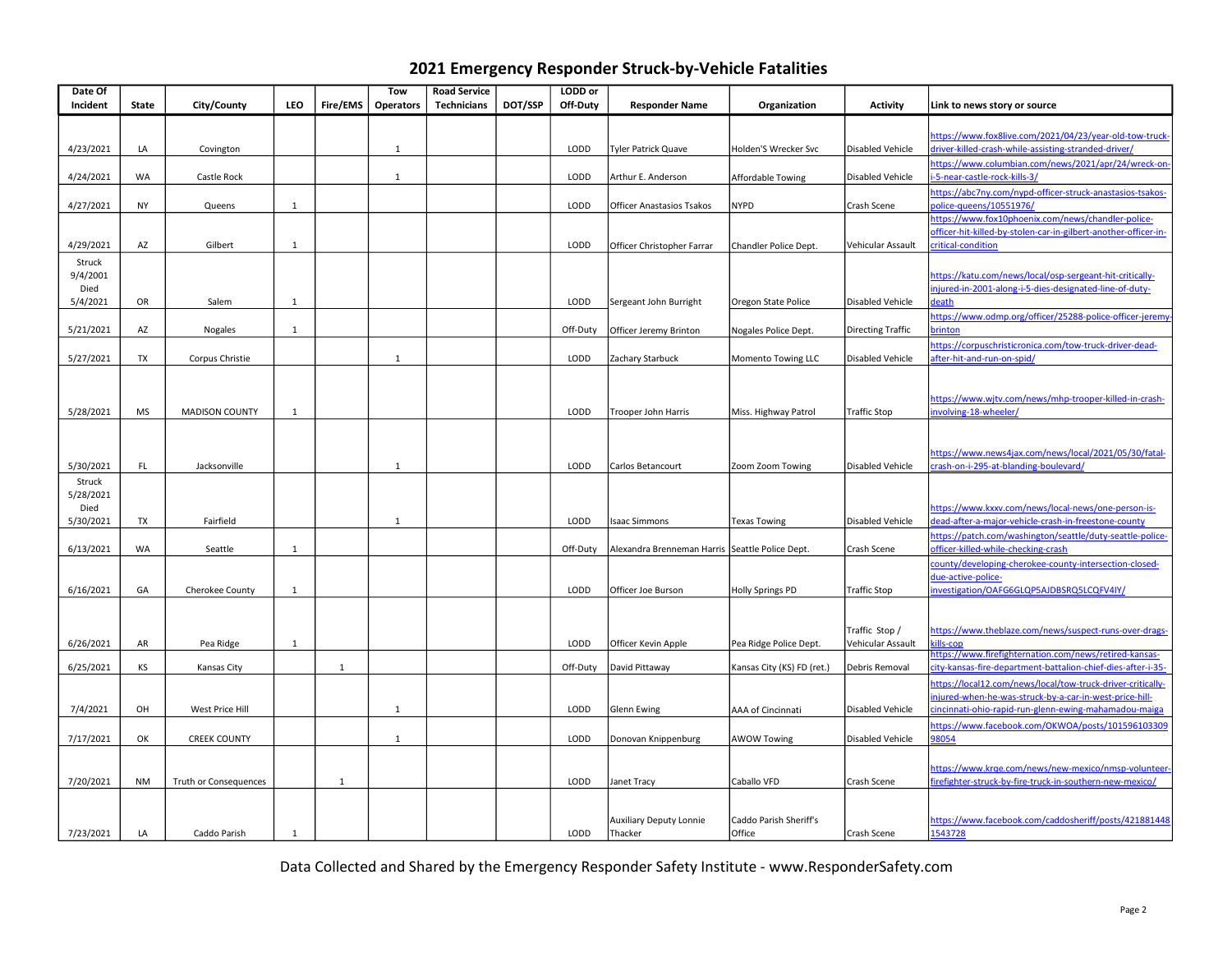| Date Of             |           |                       |              |              | <b>Tow</b>       | <b>Road Service</b> |         | LODD or  |                        |                             |                  |                                                                |
|---------------------|-----------|-----------------------|--------------|--------------|------------------|---------------------|---------|----------|------------------------|-----------------------------|------------------|----------------------------------------------------------------|
| Incident            | State     | City/County           | <b>LEO</b>   | Fire/EMS     | <b>Operators</b> | <b>Technicians</b>  | DOT/SSP | Off-Duty | <b>Responder Name</b>  | Organization                | <b>Activity</b>  | Link to news story or source                                   |
|                     |           |                       |              |              |                  |                     |         |          |                        |                             |                  |                                                                |
|                     |           |                       |              |              |                  |                     |         |          |                        |                             |                  | https://www.nbcphiladelphia.com/news/local/suspected-          |
| 7/24/2021<br>Struck | PA        | Montgomery County     |              | $\mathbf{1}$ |                  |                     |         | LODD     | FF Tom Royd            | Belmont Hills Fire Co.      | Crash Scene      | drunk-driver-plows-into-first-responders-on-i-76/2892982/      |
| 06-25-2021          |           |                       |              |              |                  |                     |         |          |                        |                             |                  |                                                                |
| Died                |           |                       |              |              |                  |                     |         |          |                        |                             |                  | https://cbs12.com/news/local/road-ranger-hurt-in-crash-        |
| 07-25-2021          | <b>FL</b> | <b>PALM CITY</b>      |              |              |                  |                     | 1       | LODD     | Scott Adkins           | Florida Road Ranger         | Crash Scene      | $on-i-95$                                                      |
|                     |           |                       |              |              |                  |                     |         |          |                        |                             |                  |                                                                |
|                     |           |                       |              |              |                  |                     |         |          |                        |                             |                  | https://denver.cbslocal.com/2021/07/29/castle-pines-           |
| 7/29/2021           | CO        | <b>CASTLE ROCK</b>    |              |              | 1                |                     |         | LODD     | David Meyer            | <b>Bears Towing</b>         | Disabled Vehicle | /arkway-interstate-25-tow-truck-driver-killed-driver           |
|                     |           |                       |              |              |                  |                     |         |          |                        |                             |                  |                                                                |
| Struck              |           |                       |              |              |                  |                     |         |          |                        |                             |                  |                                                                |
| 7/27/2021           |           |                       |              |              |                  |                     |         |          |                        |                             |                  | https://www.staradvertiser.com/2021/07/30/breaking-            |
| Died                |           |                       |              |              |                  |                     |         |          |                        |                             |                  | ews/nevada-trooper-dies-after-being-hit-in-vegas-freeway-      |
| 7/29/2021           | <b>NV</b> | Las Vegas             | 1            |              |                  |                     |         | LODD     | Trooper Micah May      | Nevada Highway Patrol       | Stop Sticks      | chase-by-suspect-with-hawaii-ties/                             |
|                     |           |                       |              |              |                  |                     |         |          |                        |                             |                  | courts/metro-east-officer-killed-by-fleeing-car-was-           |
|                     |           |                       |              |              |                  |                     |         |          |                        |                             |                  | passionate-about-his-work-family-and-                          |
| 8/4/2021            | IL        | Brooklyn              | $\mathbf{1}$ |              |                  |                     |         | LODD     | Brian Pierce Jr.       | Brooklyn Police Dept.       | Stop Sticks      | riends/article 57fb402c-a6cd-51b0-a6ba-                        |
|                     |           |                       |              |              |                  |                     |         |          |                        |                             |                  | https://www.kmov.com/news/car-drives-onto-flatbed-hits-        |
|                     |           |                       |              |              |                  |                     |         |          |                        |                             |                  | ind-kills-tow-truck-driver-on-i-70/article 2a74007a-01bb-      |
| 8/20/2021           | MO        | North City            |              |              | 1                |                     |         | LODD     | Anthony McCoy          |                             | Disabled Vehicle | 1ec-aed7-c7aa8e304535.html                                     |
|                     |           |                       |              |              |                  |                     |         |          |                        |                             |                  |                                                                |
|                     |           |                       |              |              |                  |                     |         |          |                        |                             |                  | wilmington-manor-firefighter-killed-while-trying-help-car-     |
| 8/22/2021           | DE        | Wilmington            |              | $\mathbf{1}$ |                  |                     |         | Off-Duty | Cecilia Escobar-Duplan | <b>Wilmington Manor VFC</b> | Crash Scene      | 95/8239795002/                                                 |
|                     |           |                       |              |              |                  |                     |         |          |                        |                             |                  | https://arizonadailyindependent.com/2021/08/23/fatal-hit-      |
|                     |           |                       |              |              |                  |                     |         |          |                        |                             |                  | ind-run-of-tow-truck-operator-on-interstate-10-prompts-        |
| 8/21/2021           | AZ        | Tucson                |              |              | $\mathbf{1}$     |                     |         | LODD     | Alex Hayes             |                             | Disabled Vehicle | all-for-tips/                                                  |
|                     |           |                       |              |              |                  |                     |         |          |                        | Hartland Volunteer Fire     |                  | https://orleanshub.com/hartland-firefighter-killed-when-       |
| 8/24/2021           | NY        | Somerset              |              | $\mathbf{1}$ |                  |                     |         | LODD     | <b>Judy Spencer</b>    | Company                     | Fire scene       | truck-by-fire-truck/                                           |
|                     |           |                       |              |              |                  |                     |         |          |                        |                             |                  | n-florida-turnpike-crash-after-striking-and-killing-tow-truck- |
| 8/27/2021           | FL.       | Lake County           |              |              | $\mathbf{1}$     |                     |         | LODD     | Kelvin Barr            | The Car Store               | Disabled Vehicle | perator/                                                       |
|                     |           |                       |              |              |                  |                     |         |          |                        |                             |                  |                                                                |
|                     |           |                       |              |              |                  |                     |         |          |                        |                             |                  |                                                                |
|                     |           |                       |              |              |                  |                     |         |          |                        |                             |                  | https://dfw.cbslocal.com/2021/08/31/denise-chantel-            |
| 8/30/2021           | TX        | Dallas                |              |              | $\mathbf{1}$     |                     |         | LODD     | TBD                    | <b>TBD</b>                  | Disabled Vehicle | alford-charged-with-intoxication-manslaughter/                 |
|                     |           |                       |              |              |                  |                     |         |          |                        |                             |                  | ttps://nbc-2.com/news/local/2021/09/02/one-dead-in-            |
| 8/31/2021           | FL.       | <b>Collier County</b> |              |              |                  | $\mathbf{1}$        |         | LODD     | Dwain Naftal           | Executive Auto Repair (?)   | Disabled Vehicle | crash-on-collier-blvd-near-marco-island/                       |
|                     |           |                       |              |              |                  |                     |         |          |                        |                             |                  | https://www.firstcoastnews.com/article/news/local/georgi       |
|                     |           |                       |              |              |                  |                     |         |          |                        |                             |                  | a-emt-fatally-hit-by-vehicle-while-providing-aid-after-        |
| 9/4/2021            | GA        | <b>DEKALB COUNTY</b>  |              | 1            |                  |                     |         | LODD     | Logan Wade             | AMR                         | Crash Scene      | rash/77-4910b696-016f-441e-9176-bc225cb7aacf                   |
|                     |           |                       |              |              |                  |                     |         |          |                        |                             |                  | https://www.koin.com/news/crashes/eastbound-sr-14-             |
| 9/22/2021           | WA        | Kalama                |              |              | $\mathbf{1}$     |                     |         | LODD     | Raymond Mitchell       | TBD                         | Disabled Vehicle | /locked-due-to-deadly-crash                                    |
|                     |           |                       |              |              |                  |                     |         |          |                        |                             |                  | heriffs-deputy-struck-killed-by-motorist-after-responding-     |
| 9/23/2021           | ME        | <b>Hancock County</b> | 1            |              |                  |                     |         | LODD     | Deputy Luke Gross      | Hancock County Sheriff      | Crash Scene      | o-call/                                                        |
|                     |           |                       |              |              |                  |                     |         |          |                        |                             |                  | https://www.facebook.com/mpd1827/posts/44035268530             |
| 10/2/2021           | TN        | Memphis               | 1            |              |                  |                     |         | LODD     | Officer Darrell Adams  | Memphis Police Dept.        | Crash Scene      | 60973                                                          |
|                     |           |                       |              |              |                  |                     |         |          |                        |                             |                  | https://www.odmp.org/officer/25600-sergeant-michael-           |
| 10/10/2021          | AZ        | Quartzite             | 1            |              |                  |                     |         | LODD     | Sergeant Michael Rudd  | Quartzite PD                | Police Chase     | udd                                                            |
|                     |           |                       |              |              |                  |                     |         |          |                        |                             |                  | https://abc11.com/interstate-540-crash-ryan-hayworth-          |
| 10/17/2021          | <b>NC</b> | Knightdale            | -1           |              |                  |                     |         | LODD     | Officer Ryan Hayworth  | Knightdale PD               | Crash Scene      | 540-deadly/11136496/                                           |

## 2021 Emergency Responder Struck-by-Vehicle Fatalities